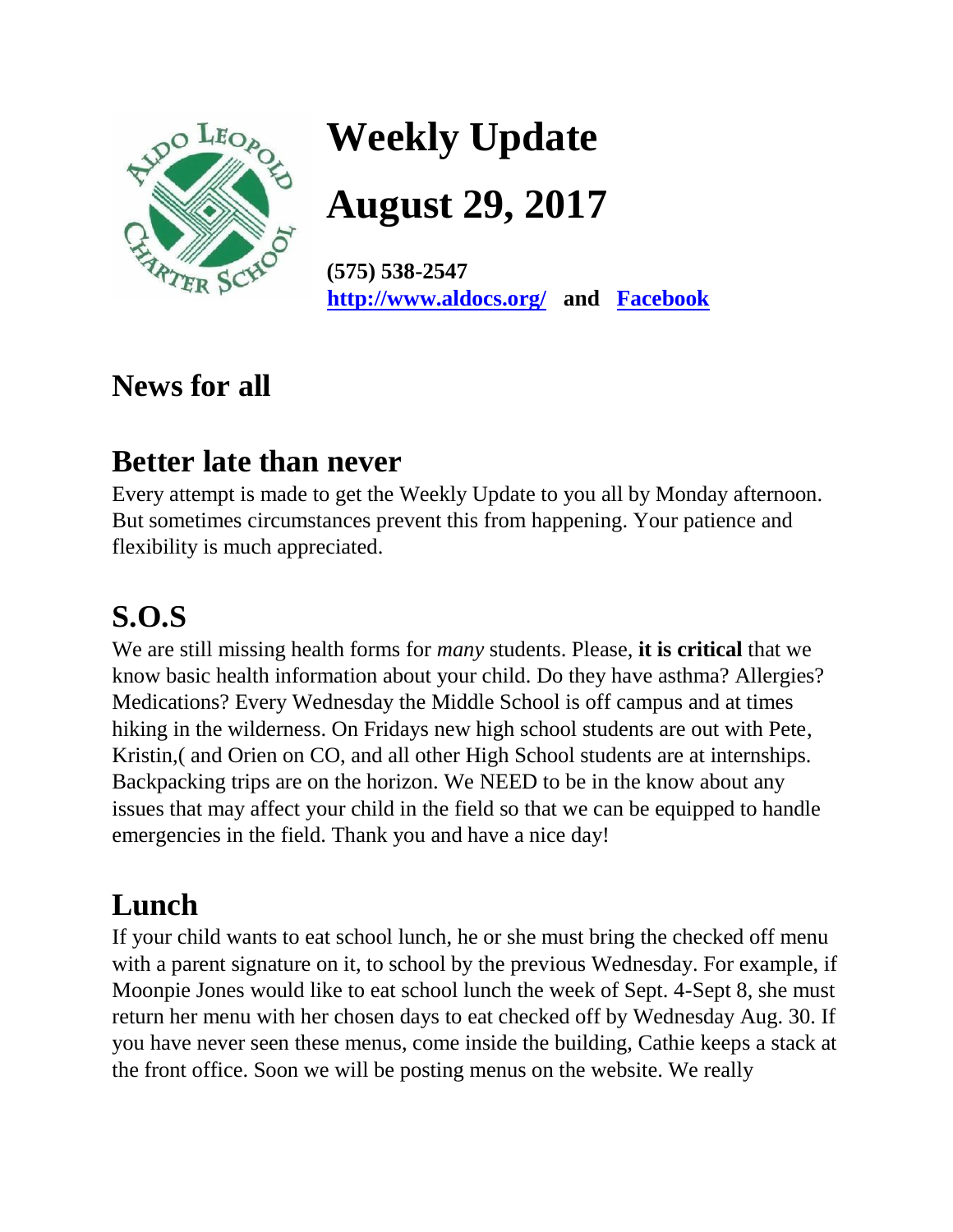appreciate everyone's patience and flexibility as we get used to this new way of doing lunch.

#### *Next week's menu 9/5-9/7*

**Monday**: **NO SCHOOL**

**Tuesday**: Hot dog on a bun, macaroni & cheese, veggie tray, and fruit **Wednesday**:(**High School only**) Chicken fajitas, black beans, veggie salad, fruit **Thursday**: Vegetable lasagna, steamed seasonal vegetables, Caesar salad, fruit **Friday**: (**Middle School only**)No lunch. Middle School at Camp Thunderbird; High School at internships

#### **If you work hard, there is a day for that**

We sure do that here, so just like the Canadians we will be taking **Labor Day Monday September 4** off. We have the laborers of the late 1800s to thank for getting us this day. If you'd like to know more about Labor Day click [here.](https://www.dol.gov/general/laborday/history)

#### **Wherever two or more are gathered…some work is getting done.**

To be on a committee is to know your voice is being heard. To be on a committee is to know that your parent hours are being fulfilled. To be on a committee is to feel connected to the place where your child spends 7+ hours a day. To be on a committee gives you insight into how and why decisions are made around here. To be on a committee connects you to other parents and some of the Aldo staff. To be on a committee gives you peace in your heart at night that you have contributed to the good world around you. To sign up call the school! **Policy ................... Wed. 8/30............. 8:30am............................Pete's room SHAC................... Wed. 9/6............... 4:30pm............................Jim's room SAC...................... Thurs. 9/7 ............ 5:00pm............................Mr. Sherwood's office** 

#### **High School**

#### **Hiking is the answer. Who cares what the question is.**

It is that time of year again when Aldo High School students suit up in all things not cotton, strap a 40-pound pack on their backs, and say good-bye to showers for four days. For some it is the best of times and for others it is the worst of times. For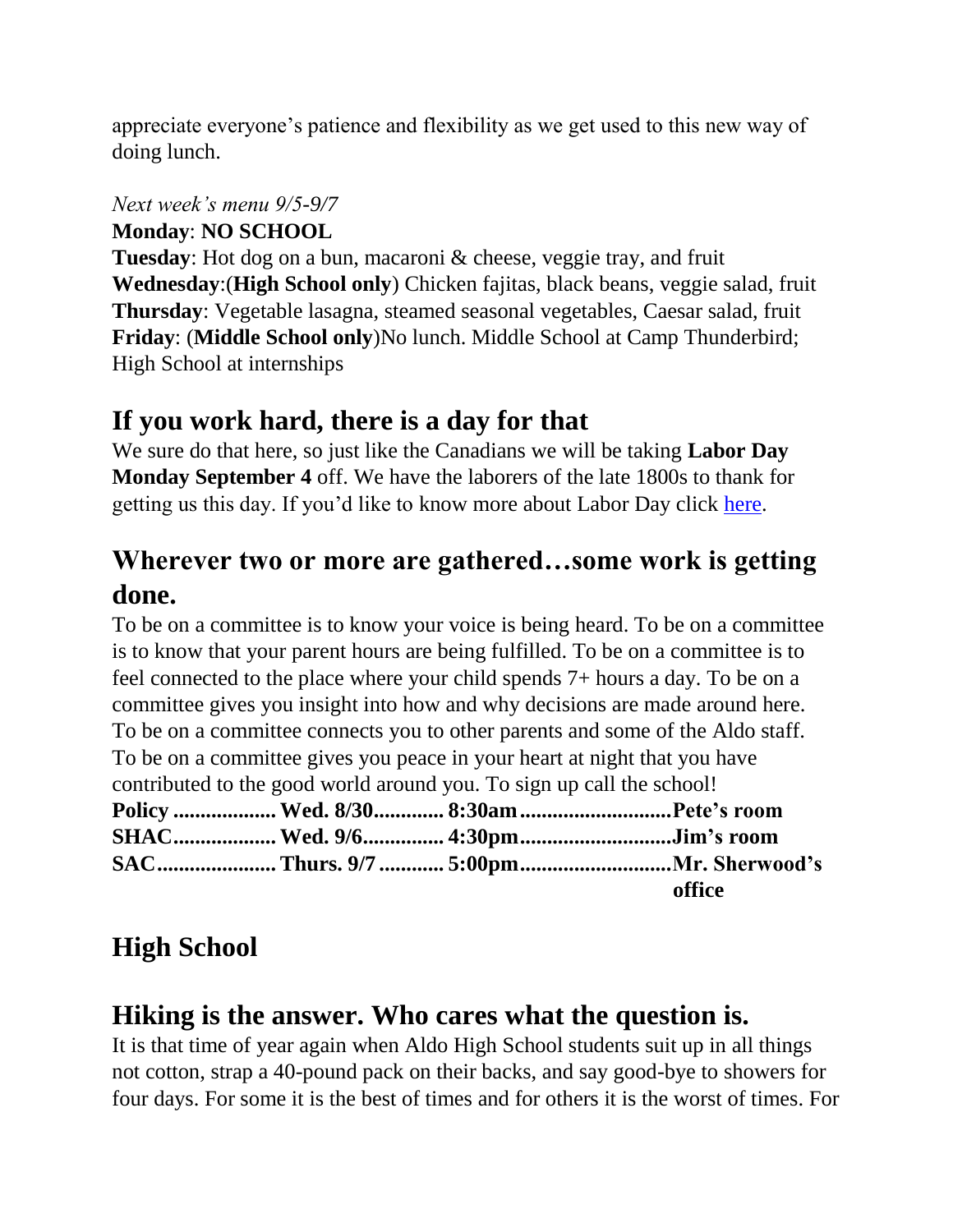all, it is an experience that will shed a bit of light on who they are. If you have any questions, perhaps you may want to know where the heck your kid will be for these four glorious days, come to the **parent backpack meeting this Wednesday August 30 from 5-6pm, meet in the front lobby.** Click [here](http://www.aldocs.org/highschool/BackPackParentLetterHome.pdf) for Pete's letter to parents about the BP trip.

#### **Internships**

**This from Deb (internship and YCC coordinator)**

**All eligible sophomores, juniors, and seniors** should be **starting their internships or YCC on Friday.** Deb will post who are on which YCC Crews on Tuesday. If students have not handed in their **completed contracts to Deb** by **Thursday, August 31,** they will lose 10% on their quarter grade.

**Friday morning at 8:30 Archelogy, EcoMonitoring, Garden, and Trails YCC Crews** will meet in **Alli's room** for a short orientation presentation by Deb. **Water Harvesting Crew** will meet at **8:30 at The Volunteer Center, 501 E. 13th Street. Murals Crew** will meet **at 9:00 at Leyba & Ingalls Art, 315 N. Bullard Street.**

#### **Around and around you go, where you'll stop nobody knows (Well, actually, someone does know)**

The **Community Orientation class** will be at the upper box of the Gila River this Friday September 1. Students will be in two groups. One group will be learning about **water monitoring** from eco-monitors. The other group will be **harvesting mesquite** and working at the **Butterfly Way project**. A copy of the CO schedule is in the parent letter home that Pete emailed to you a couple of weeks ago.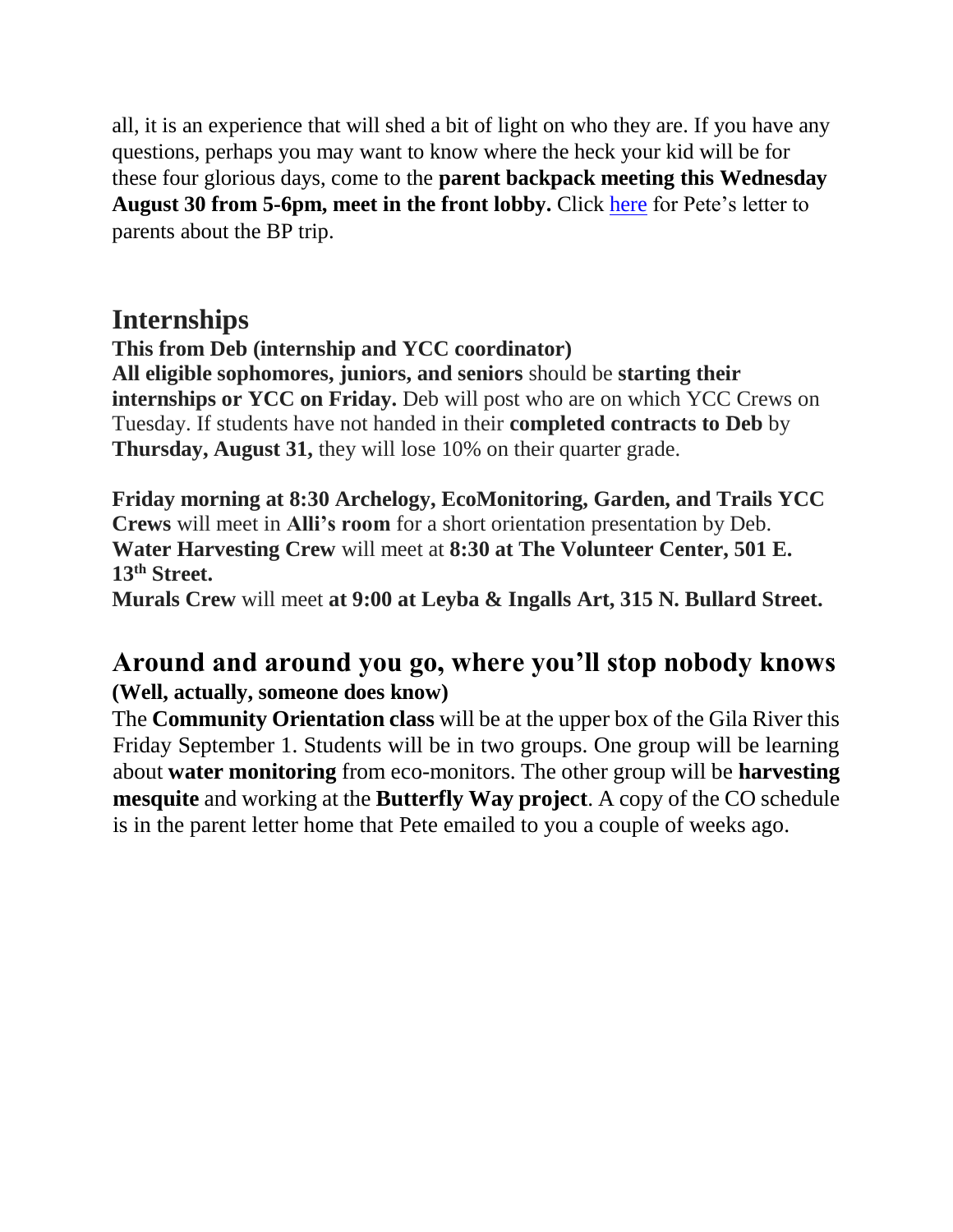

The CO class learning rock climbing and team work with Stefan Link



Semilla getting belayed

# **Middle School**

# **Camp Thunderbird**

If we want students to be able to go backpacking in the high school, we gotta start somewhere, so camping in cabins at beautiful Camp Thunderbird is what we do. This is a fun time for all! We appreciate the challenge this will pose for some and the opportunity to begin leading that this inspires in others. Students need to be at school at the **regular time on Thursday**, and we will return by **the end of the school day on Friday.** If you haven't already, please, please, please return the